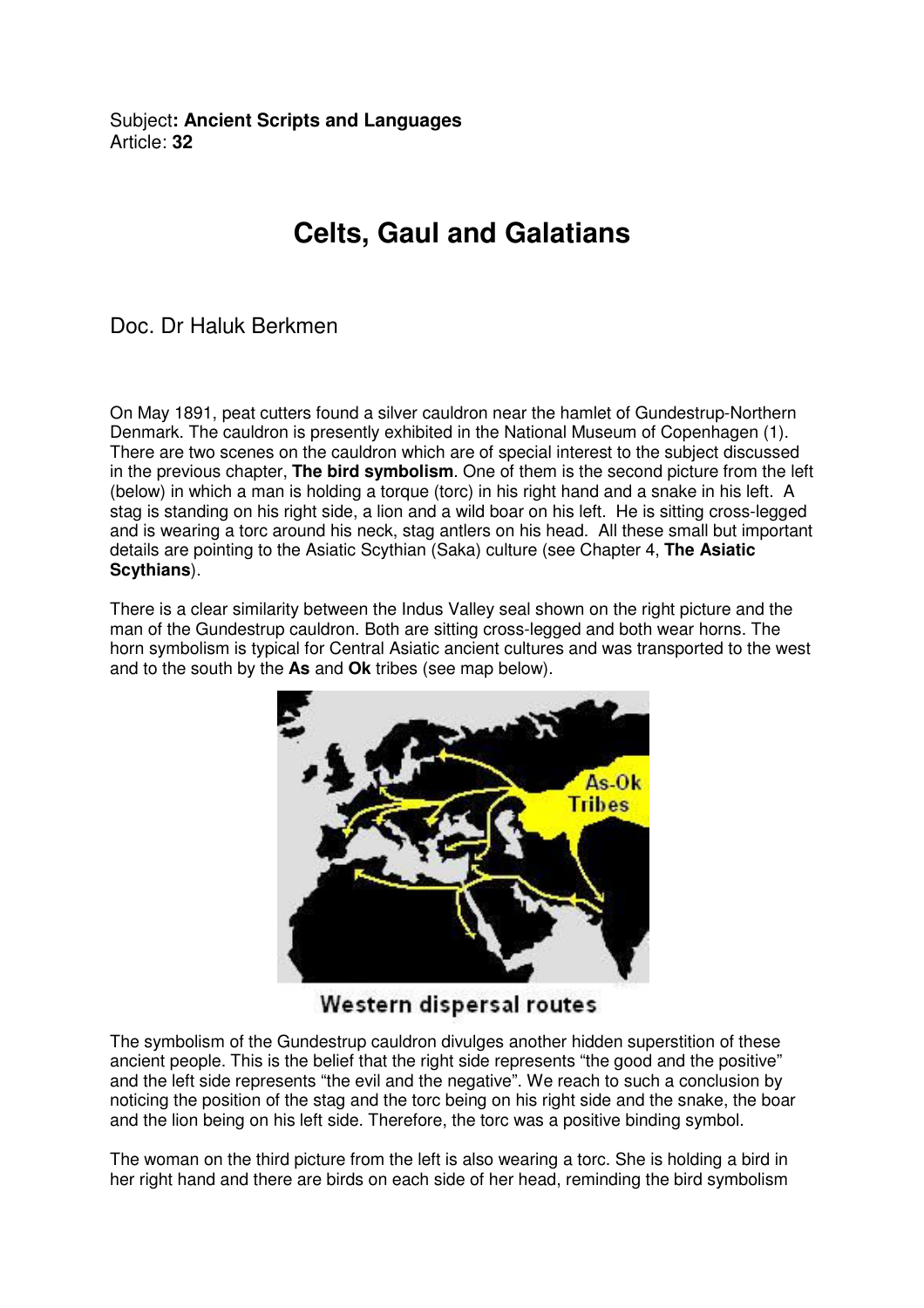mentioned in the previous chapter. The stag, the horns and the birds are symbols used extensively by the Asiatic shaman cultures. The torc held in the right hand of the man on the Gundestrup cauldron must have a rather special and important meaning. Although we can not tell for sure, we can guess that it represents a connection to the loose federation of the Asiatic Tur-Oc tribes (see previous chapter 29). A collar has always been and still is an object symbolizing ownership.



Gundestrup cauldron from Denmark

Indus seal

Below, we see some interesting objects such as collars, torques, pectorals and bracelets from different parts of the world, pointing to a common but forgotten shamanic culture.

**1.** Silver torc from Trichtingen South Germany. **2.** Torc from Norfolk – England, mid first century BC. **3.** A Celtic torc. The name "Celt" or "Kelt", is transformed from "**Kalat / Galat**". This name belonged to an ancient tribe residing in **Galatia** (Kalat-öyü), a region in Central Anatolia. "Kalat" is formed from the root **kal**, meaning "stay" in Turkish. Therefore, the **Kalat**



were people who came to Central Anatolia and decided to stay. Present Istanbul has still a ward named Galata. The Galatians migrated towards the west and found themselves speaking the same language with the north-western tribes of Europe (2).

We find a similar comment in ref. (1), strengthening the above claim:

**Ferdinand Drexel of the University of Frankfurt argued in 1915 that the cauldron had originated in southeast Europe, the nearest source of the requisite silverwork skills. This technological constraint was the mainstay of Drexel's contention that the cauldron was Thracian in origin.**